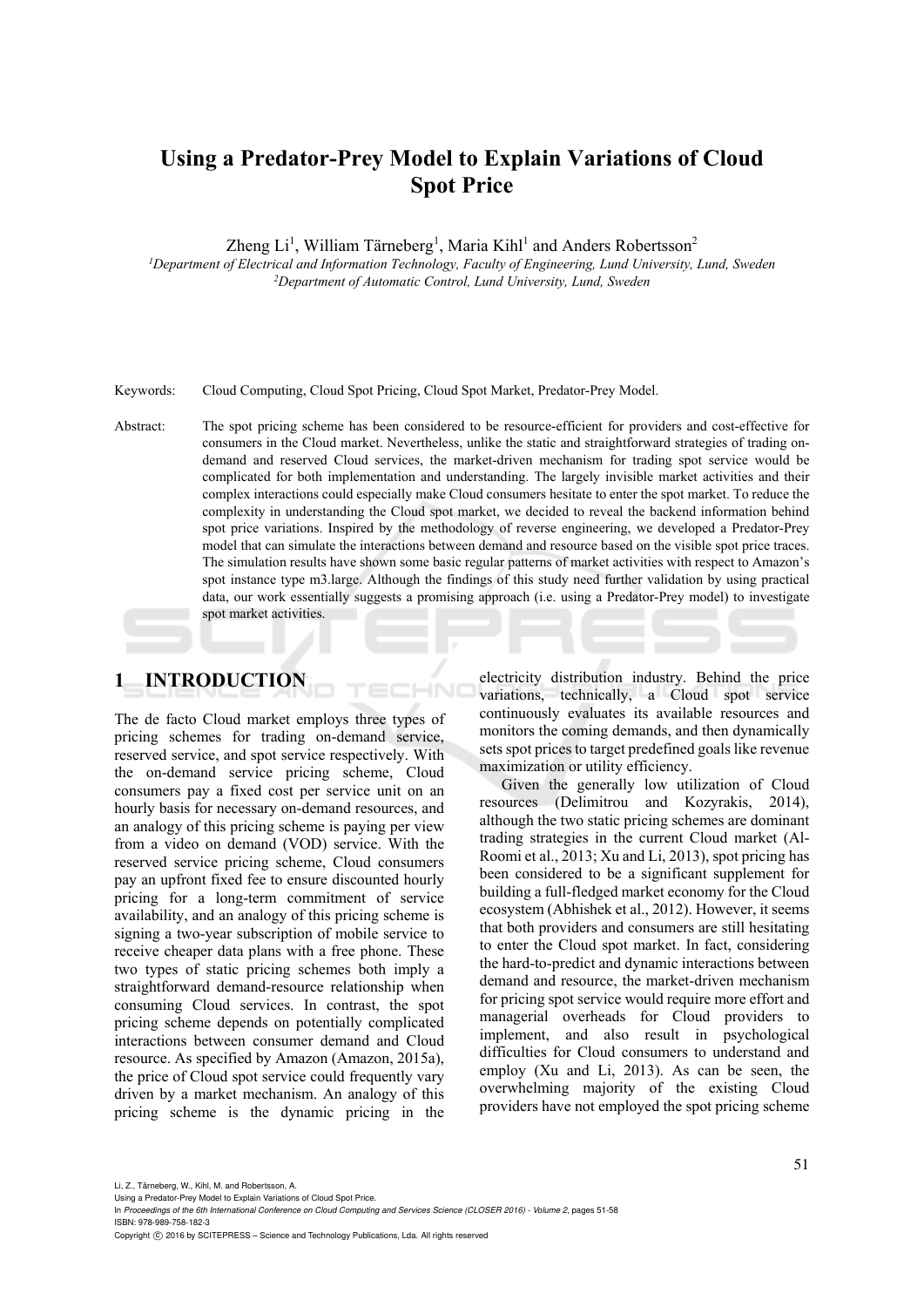yet (Zaman and Grosu, 2011), and the only spot service provider Amazon is still using contests to encourage more spot applications (Amazon, 2015a).

Therefore, being aware of the dynamic demands and resources would be significantly helpful and useful for both Cloud providers and consumers to join the spot market. Unfortunately, the backend details behind changing spot prices are invisible for most of the market participants, and little work has focused on the interactions between demand and resource. Following the methodology of reverse engineering, we tried to reveal the invisible knowledge from the tangible spot prices. By imaging the Cloud spot demand and resource as two species, i.e. predator and prey respectively, we developed a Predator-Prey model to investigate the demand-resource interactions. Based on Amazon's historical spot prices, the simulation shows that our Predator-Prey model is conceptually functional, although the revealed information needs further validation in practice. This paper introduces our developed Predator-Prey model and uses its simulation to try explaining the variations of Cloud spot price.

The contribution of our work is mainly twofold. Firstly, this work suggests a promising approach (i.e. using a Predator-Prey model) to investigate spot market activities. To our best knowledge, this is the first study that tries to visualize the interactions between demand and resource in the Cloud spot market. Although the current version of this Predator-Prey model might still suffer from simple assumptions, the logic of the whole work can be reused and refined by others. Secondly, by using this Predator-Prey model, our simulation has identified some basic regular patterns of market activities with respect to Amazon's spot instance type m3.large<sup>1</sup>. For example, spot resources could be accumulated relatively slowly, while being saturated quickly after reaching particular amounts. Such a phenomenon of sharp drops of spot resources might indicate "herd behaviors" of spot demands. Although this simulation finding could not be practically assured at this current stage, it have provided us a hypothesis to be tested in the future.

The remainder of this paper is organized as follows. Section 2 summarizes relevant studies that have modeled demand and resource of Cloud spot services by roughly classifying them into two types. Section 3 elaborates our development details of the Predator-Prey model of Cloud spot demands and resources. By using Amazon's spot price trace, Section 4 describes our simulation work that reveals

basic information behind the changing spot prices. Conclusions and some future work are discussed in Section 5.

## **2 RELATED WORK**

Although the backend details behind spot prices are usually uncertain and even unknown, the demand information and resource information are fundamentally crucial for investigating various problems ranging from service fault tolerance (from the consumer's perspective) to revenue maximization (from the provider's perspective). Therefore, researchers and practitioners have employed different techniques/assumptions to model the spot service demand and resource to facilitate their studies. The existing study approaches can be roughly classified into three categories, as specified below.

(1) The first type of studies focuses on Cloud demand and resource separately.

#### *Demand Model-relevant Studies*

When it comes to modeling demands, a common practice was to replay recorded workload traces (e.g., (Shi et al., 2014)) or to run particular applications (e.g., (Chohan et al., 2010)). However, this type of practices would fail in emulating highly variable and dynamic workload profiles and demand scenarios (v. Kistowski et al., 2014). To address this limit, a simple case was to treat demand as an independent uncertainty parameter that contains the possible amounts of server-hours required by an application (Chaisiri et al., 2011). In sophisticated cases, demand was imagined as job arrivals. For example, Abhishek et al. (Abhishek et al., 2012) assumed that jobs arrived sequentially according to a stationary stochastic process with independent inter-arrival time, while Mazzucco and Dumas (Mazzucco and Dumas, 2011) assumed that jobs entered the spot service according to an independent Poisson process with a particular rate  $\lambda$ . Nevertheless, it is notable that these studies did not consider the influence of dynamic demands on spot prices in their modeling work.

#### *Resource Model-relevant Studies*

As for modeling resource, some authors simply assumed that the Cloud infrastructure could provide infinite/unbounded spot resource (Chaisiri et al., 2011; Kantere et al., 2011). However, a spot service would only offer limited spare resources in practice. As such, a predefined number of homogeneous

 $\mathcal{L}_\text{max}$ 

<sup>1</sup> http://aws.amazon.com/ec2/instance-types/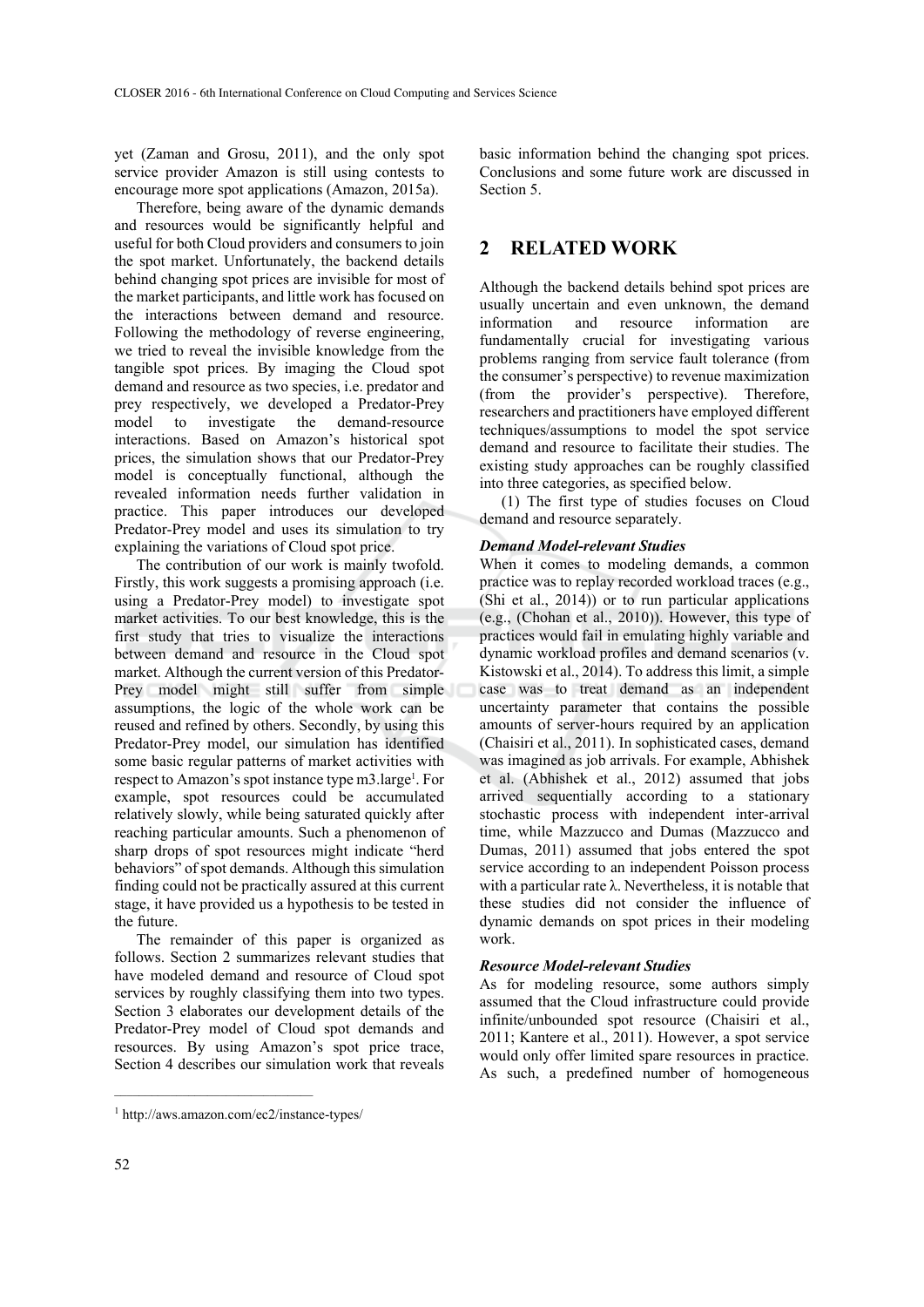processors/cores or virtual machines have been widely used to constrain the amount of spot resources (Mazzucco and Dumas, 2011; Xu and Li, 2013). Even without specification, the spot service models like *k* parallel *M/M/1* queues (Abhishek et al., 2012) have also implied limited resources (*k* VM instances in this case) in the Cloud spot market. Similarly, this type of studies did not consider the influence of available resources on spot prices in their modeling work.

(2) The second type of studies focuses on the relationship between spot price and demand/resource.

#### *Price-demand Model-relevant Studies*

Kantere et al. (Kantere et al., 2011) modeled the price-demand dependency as second order differential equations with constant parameters, and they claimed that the involved constant parameters could be estimated by using price-demand data sets to perform curve fitting. As an important economics concept, the stair-shape demand curve has also been used to represent the relationship between spot price and quantitative demand. For example, Wang et al. (Wang et al., 2013) employed a demand curve to facilitate their time-average revenue maximization study. The demand curve was supposed to be maintained by sorting the requests according to their bids in a descending order, as shown in Figure 1. An interesting feature of this work is that the supply *S* is defined as the accepted demand *D* at a particular time slot, which partially emphasizes the relationship between demand and resource of a spot service.



Figure 1: Sample demand curve (an adapted version from (Wang et al., 2013)). The horizontal axis essentially scales accepted demands in the original study.

#### *Price-resource Model-relevant Studies*

The connection between spot price and resource has usually been reflected and/or modeled by using service availability. For example, the lifetimes of spot resources were modeled by building a Markov Chain with edges being the probability of hourly-interval price transitions (Chohan et al., 2010), which is

essentially an availability model; on the other hand, the rate of events that terminate application runs due to resource unavailability was considered to follow an exponential distribution (Jangjaimon and Tzeng, 2015), which essentially indicates an unavailability model.

(3) The third type of studies considers the competitions among market participants from the perspective of economics.

In these studies, Cloud spot pricing was treated as various auctions and games to reach some equilibrium. For example, the Prisoner Dilemma game and the Generalized Nash Equilibrium (GNE) game was employed to formulate the conflicts between a provider and its consumers (Di Valerio et al., 2013; Karunakaran and Sundarraj, 2013). The games and auctions can intuitively explain the influences of spot price and demand/resource on each other, as shown in Figure 2. However, the equilibrium tends to show a static relationship between demand and resource instead of reflecting their dynamic interactions along the time goes by.



Spot Service Price

Figure 2: Cloud spot pricing from the perspective of economics (originally appears in (Li et al., 2015)).

Overall, despite the discussions in common sense, to the best of our knowledge, little work has focused on the interactions between demand and resource in the Cloud spot market. Our work tries to reveal the invisible demand-resource information through a Predator-Prey model.

## **3 USING THE PREDATOR-PREY MODEL TO EXPLAIN SPOT PRICE VARIATION**

Recall that spot price may fluctuate in real time driven by the wax and wane of demands and resources. Given the de facto Cloud spot market, however, we have little knowledge about the changes in demands and resources except for the most recent 90-day price trace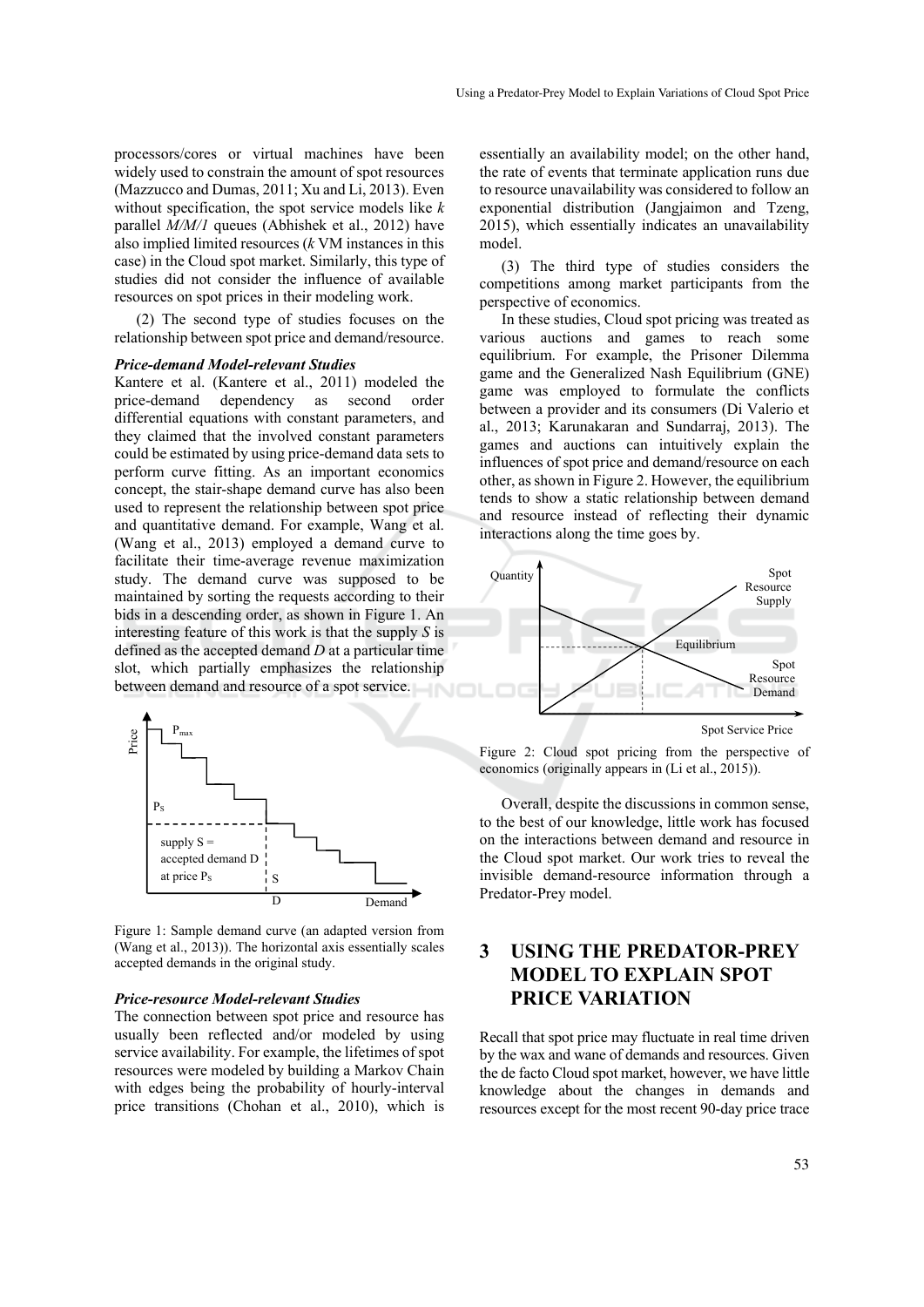disclosed by Amazon (Amazon, 2015a). To better understand the market-driven mechanism for Cloud spot service, it would be significantly helpful if the backend information behind spot prices is also visible.

Since it is impossible for us to capture the realtime demands and resources in the market, we decided to use simulation to visualize their changes. Considering that Amazon tends to hold a period of time between different price points (Wee, 2011), we regard Cloud spot service as a discrete-time system (Åström and Murray, 2008). As such, if viewing the interaction between demand and resource as the relationship between predator and prey by analogy with the two-species ecological system, then it would be natural to employ a Predator-Prey model to realize the simulation.

It is notable that, for investigating ecological systems, the birth and/or death rates are key components in any form of Predator-Prey model (Berryman, 1992). Therefore, we start from determining the birth and death rates of spot service demand and resource before building the model.

### **3.1 Birth Rates of Demand and Resource**

Inspired by the explanations in (Xu and Li, 2013), we define the "birth" of demands as new request arrivals, which is expressed as a Poisson process with rate *f(p)*, and the birth rate *f(p)* represents the amount of spot resources requested per unit time; while defining the "birth" of resources as the leave of satisfied requests and the release of available resources, which also follows a Poisson process with rate *g(p)*, and the birth rate  $g(p)$  represents the amount of spot resources released per unit time.

Mainly following the assumptions in the previous work (Xu and Li, 2013), we treat the assumed demand arrival and departure rate functions as demand and resource birth rate functions respectively for the potential Predator-Prey model, as shown in Equation (1) and (2).

$$
f(p) = k \sqrt[b]{1 - p^a} (k > 0, a > 1, b > 1)
$$
 (1)

$$
g(p) = k\left(1 - \sqrt[b]{1 - p^a}\right)
$$
  
(k > 0, a > 0, b > 0) (2)

When it comes to setting values of the parameters, we reuse the example value 5 for *k* (Xu and Li, 2013) while resetting *a* and *b* to be 3. In particular, the value of *k* constrains the ceiling amount of new-born demands or resources, while setting *a* and *b* to be 3 can relax the transformed spot price *p* over an interval wider than [0, 1] if necessary. Note that, to match the

birth rate functions, we transform original spot prices by dividing them by their corresponding fixed (ondemand) price. Take Amazon's spot service for example, since spot prices of a particular instance type could be unexpectedly higher than the fixed price (Wee, 2011), some high spot prices would be greater than 1 after transformation, as demonstrated in the middle column of Table 1. In this case, the greater-than-one prices imply a clear discouragement to spot resource employment. In addition, without loss of generality, the bigger value of *a* and *b* can

Table 1: Transforming spot prices of Amazon's Instance type m3.large.

| <b>Original Spot</b><br>Price $p_o$ (USD \$)*         | <b>Transformed</b><br><b>Spot Price p</b> | Rounded p |
|-------------------------------------------------------|-------------------------------------------|-----------|
| 0.043                                                 | 0.279                                     | 0.279     |
| 0.1                                                   | 0.649                                     | 0.649     |
| 0.14                                                  | 0.909                                     | 0.909     |
| 0.15                                                  | 0.974                                     | 0.974     |
| 0.228                                                 | 1.481                                     |           |
| 0.5                                                   | 3.247                                     |           |
| The fixed price of instance type m3.large is \$0.154. |                                           |           |

\*The data are from the same price trace as illustrated in Figure 5.



Figure 3: Demand and Resource birth rate functions in the Cloud spot market (an adapted version from (Xu and Li, 2013)).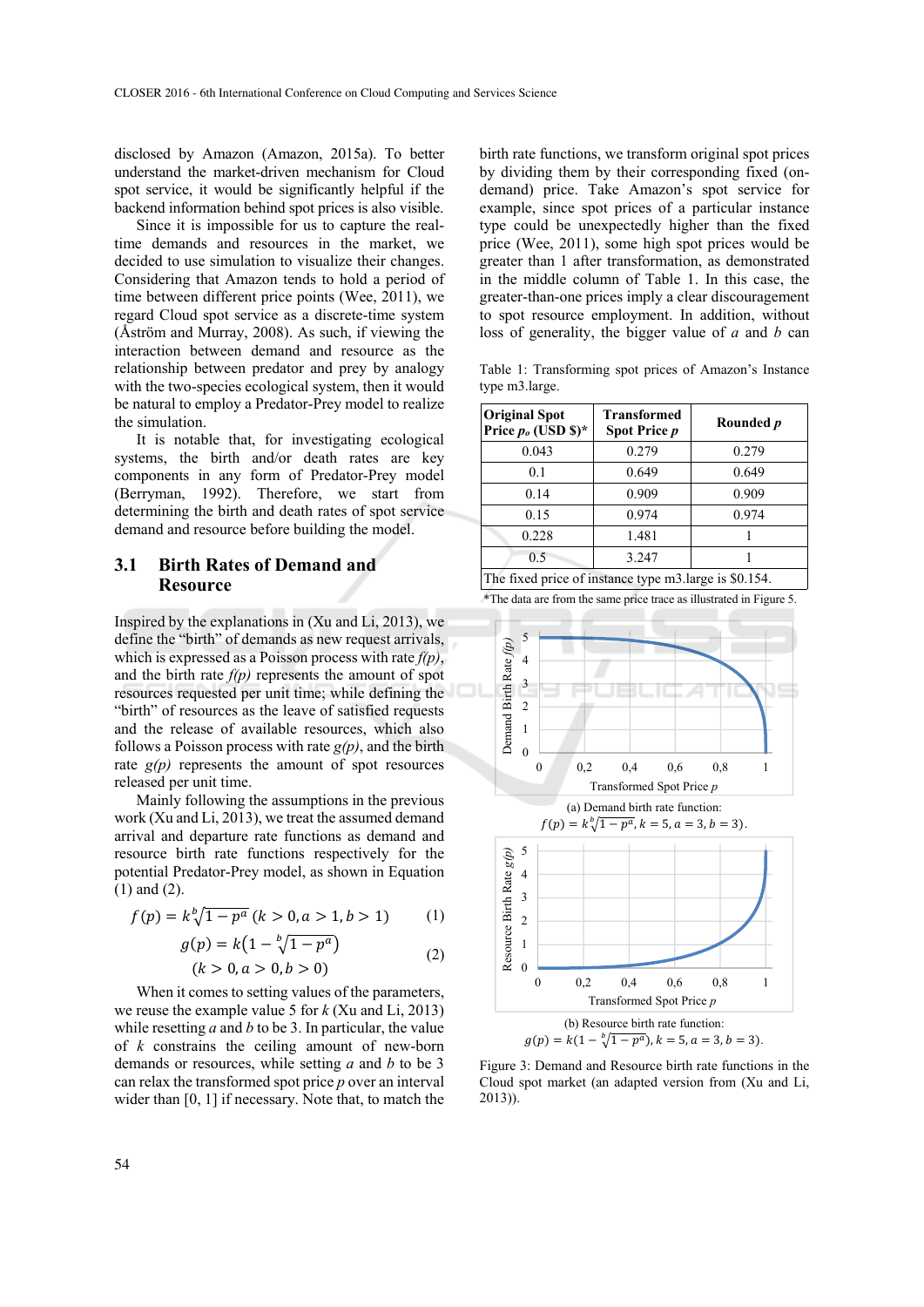make the birth rate functions better align with "the common psychology" emphasized in (Xu and Li, 2013), as shown in Figure 3: consumers would quickly lose financial *incentives* to use spot service when its price is approaching the fixed price, while their demands may not be sensitive to the price variation when spot service is far cheaper than the ondemand option.

Furthermore, this transformation is more rational than standardizing spot prices into the interval [0, 1], because the standardization will lose the comparability between spot prices and their corresponding fixed price. To reduce the noise of the birth rate functions when the transformed price p is higher than 1, we further round *p* to 1 if  $p > 1$  (cf. Table 1).

### **3.2 Death Rates of Demand and Resource**

The "death" of both demand and resource reflects the consumption of Cloud spot service. We define that resources are "dead" as soon as they are being consumed; and demands are "dead" as soon as they are being serviced, without waiting for their satisfied moment.

To determine the demand death rate *α* and resource death rate *β*, we resort to three intuitive assumptions.

- (1) We consider 80% as the death rate for resource if there are more than acceptable amount of demands, i.e.  $\beta$  = 0.8. In fact, due to the possible risks of SLA violation and the inevitable maintenance, Cloud providers would not be interested in a resource utilization that approaches 100% (Puschel et al., 2007). On the contrary, an average resource utilization of 80% has been widely considered to be optimal (Puschel et al., 2007; Wescott, 2013).
- (2) If the demands are not enough to saturate the optimal service capacity, the amount of dead resource would be equal to the amount of dead demand. In other words, the resource death rate would be less than 80% in this case.
- (3) Inspired by the Pareto distributions (80-20 rule) (Newman, 2005), we also set 80% as the death rate for demand no matter whether or not the demands are beyond the optimal service capacity, i.e.  $\alpha = 0.8$ . To unify both situations, we suppose that some out-of-capacity demands would eventually give up employing the spot service, and thus they can also be considered to be dead although without being serviced. In this case, it is still possible to assume only 20% of demands left for rebidding for the spot service in the next round. In summary, we set the death rate to be 80% for both

spot demand and resource.

### **3.3 Predator-Prey Model of Demand and Resource**



Figure 4: Using a timeline to design the logic behind a Predator-Prey model for spot demand and resource.

Based on a timeline of spot price variations, we design the intuitive logic behind a Predator-Prey model for recursively exhibiting the amount of demand and resource, as shown in Figure 4. In detail. we use *D(t)* and *R(t)* to refer to the amounts of residual demand and residual resource respectively at time *t*; while  $D(t+\Delta t)$  and  $R(t+\Delta t)$  respectively represent the amounts of new demand and resource after a period of time *∆t* since *t*. In particular, *∆t* indicates the time span between two price-adjustment points. Taking Amazon as an example, interestingly, its spot service's prices used to be adjusted hourly (i.e.  $\Delta t = 1$  hour) (Wee, 2011), while the spot price change frequency becomes multiple times per hour recently (i.e.  $\Delta t$  < 1 hour) (Guo et al., 2015). Note that here we consider the Predator-Prey model by following the logistic thinking of "principle of population" (Berryman, 1992) instead of reusing the difference equations that require interaction terms (Åström and Murray, 2008). In other words, we claim that the interaction between demand and resource has been reflected by using their both birth and death rates.

By further specifying the logic items with the predefined birth and death rates, we define the Predator-Prey Model of demand and resource in the Cloud spot market, as shown in Equation (3).

$$
\begin{cases}\nD(t + \Delta t) = D(t) + f(p) \times \Delta t \\
-D(t) \times \alpha \Delta t \\
R(t + \Delta t) = R(t) + g(p) \times \Delta t \\
-\min(D(t) \times \alpha \Delta t, R(t) \times \beta \Delta t)\n\end{cases} (3)
$$

To keep a consistent order of magnitude with the predefined values for those birth rate functions (cf. Figure 3), we set the initial amounts of spot demand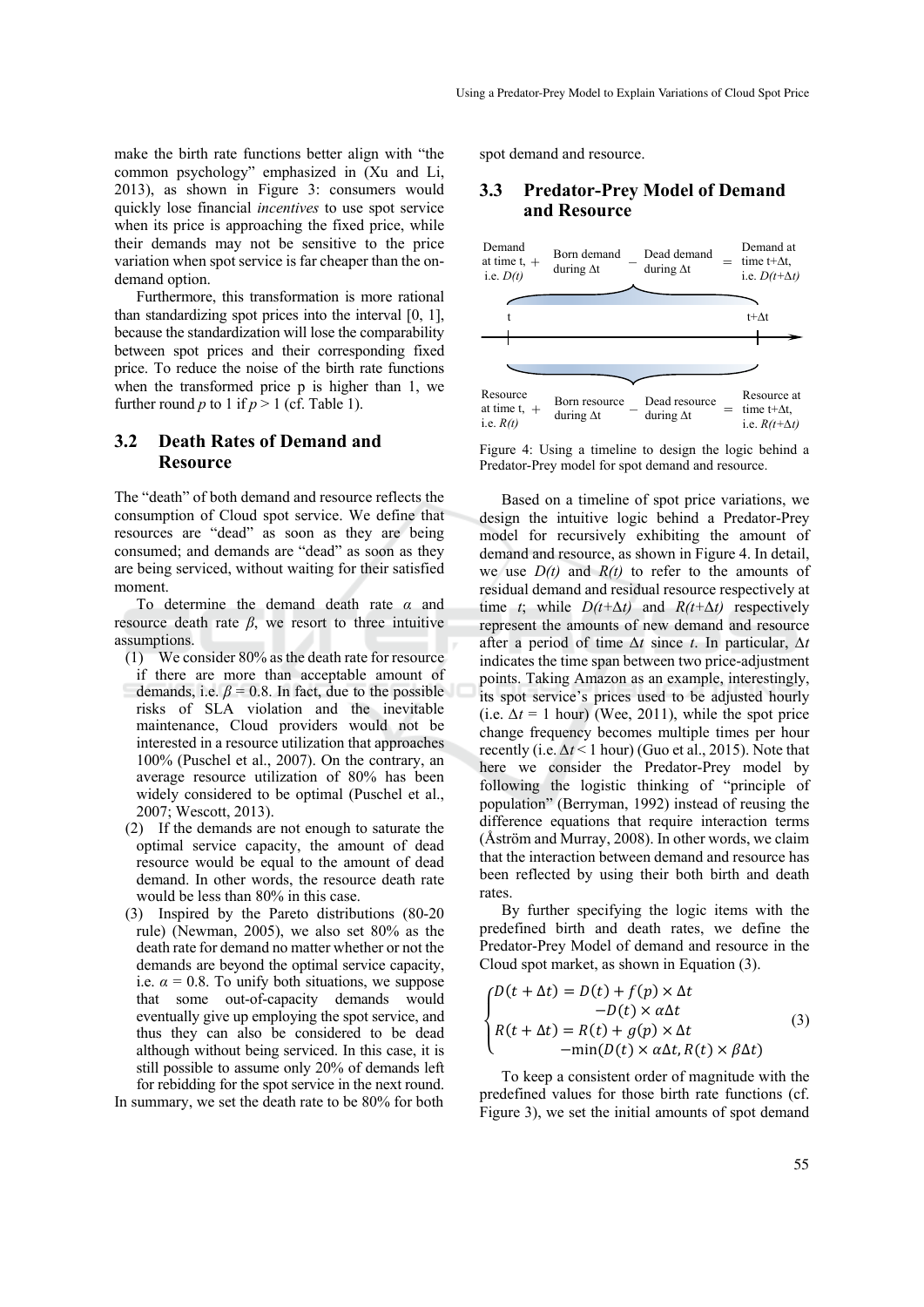and resource both to 5 at the starting point, i.e. *D(0)*  $= 5$  and  $R(0) = 5$ . Furthermore, we assume that the price adjustment happens every unit time interval, and the unit time intervals have uniformly regular sizes, i.e.  $\Delta t = 1$  without necessarily considering the unit representation. As such, the impact of time interval *∆t* can be ignored when calculating both the birth and the death of spot demands and resources.

Overall, an example setting for initializing the parameters of this model is specified in Equation (4).

$$
\begin{cases}\nf(p) = 5 \times \sqrt[3]{1 - p^3} \\
g(p) = 5 \times \left(1 - \sqrt[3]{1 - p^3}\right) \\
D(0) = R(0) = 5, \alpha = \beta = 0.8, \Delta t = 1\n\end{cases}
$$
\n(4)

## **4 SIMULATION USING AMAZON'S SPOT PRICE TRACE**

Given particular initialization settings (e.g., Equation (4)), this Predator-Prey model can generate demand and resource simulations corresponding to spot price traces. To facilitate simulation, we implement the

```
Algorithm 1: Demand-Resource Interaction Simulation. 
 Input: Array of historical spot prices P = (p_1, p_2, p_3, \ldots, p_t),
 initial demand amount d_0, initial resource amount r_0, birth rate
 factors a, b, k, demand death rate \alpha, resource death rate \beta.
 Output: Array of demand amount D = (d_1, d_2, ..., d_t), array of
 resource amount R = (r_1, r_2, ..., r_t).<br>1: function D<sub>BR</sub>(p) //Demand
 1: function D<sub>BR</sub>(p) //Demand birth rate at price p<br>
\gamma \leftarrow f \leftarrow k \times (1 - n^{\alpha})^{1/b}f \leftarrow k \times (1-p^a)^{1/b}3: return f
 4: end function 
 5: function R_{BR}(p) //Resource birth rate at price p
 6: g \leftarrow k \times [1 - (1 - p^a)^{1/b}]7: return g
 8: end function 
 9: d_t \leftarrow d_0 //Initial current demand amount at time t
 10: r_t \leftarrow r_0 //Initial current resource amount at time t<br>11: d_{t+1} \leftarrow 0 //Initial new demand amount at time t+1
 11: d_{t+1} \leftarrow 0 //Initial new demand amount at time t+1<br>12: r_{t+1} \leftarrow 0 //Initial new resource amount at time t+1
 12: r_{t+1} \leftarrow 0 //Initial new resource amount at time t+1<br>13: D \leftarrow \emptyset \cup d_0 //Initial array of demand amount
 13: D \leftarrow \emptyset \cup d_0 //Initial array of demand amount<br>14: R \leftarrow \emptyset \cup r_0 //Initial array of resource amount
                                 //Initial array of resource amount
 15: for j = 1, 2, 3, \ldots, t do
 16: d_{t+1} \leftarrow d_t + D_{BR}(p_j) - \alpha \times d_t<br>17: r_{t+1} \leftarrow r_t + R_{PS}(p_i) - \min \{\alpha \}17: r_{t+1} \leftarrow r_t + R_{BR}(p_j) - \min\{\alpha \times d_t, \beta \times r_t\}<br>18: D \leftarrow D \cup d_{t+1}18: D \leftarrow D \cup d_{t+1}<br>
19: B \leftarrow B \cup rR \leftarrow R \cup r_{t+1}20: d_t \leftarrow d_{t+1}<br>21: r_t \leftarrow r_{t+1}r_t \leftarrow r_{t+1}22: end for 
 23: return D, R
```
Predator-Prey model into executable codes, as specified in Algorithm 1. This straightforward algorithm also shows that replicating our study would not be difficult. When it comes to the spot price trace, we use Amazon's Command Line Interface (CLI) tool ec2-describe-spot-price-history (Amazon, 2015b) to collect historical spot prices of the instance type m3.large whose price has relatively frequent fluctuations at the time of writing. For the purpose of conciseness, we only select a typical piece of data (spot price records between 2015-03-12 00:01:10 and  $2015-03-16$  09:23:56) in the collected full trace<sup>2</sup>as illustrated in Figure 5. Note that not all the historical spot prices can be used to generate reasonable simulations. Only frequently oscillating price traces can fit in our Predator-Prey model. In fact, a piece of flat price trajectory might indicate a lack of demands during that time period, and therefore leading to few demand-resource interactions. Such a scenario cannot employ any Predator-Prey model, because it deviates from the natural Predator-Prey rules.

Following the consecutive time series in the selected price trace, the sequential amounts of demand and resource can be calculated along with the changing spot prices, as plotted in Figure 6. As mentioned previously, we use the rounded transformed prices for the calculations (cf. Table 1). It is clear that, although we have made simplifying assumptions for building this Predator-Prey model, the simulation here can still help reveal basic information behind spot prices. For example:



Figure 5: Amazon's spot price variation trace between 2015-03-12 00:01:10 and 2015-03-16 09:23:56 (instance type: m3.large, OS type: Linux/UNIX, zone: us-east-1b).

- Consumer demands remain at a low level when the spot service is generally expensive.
- Spare resources remain at a low level when the spot service is generally cheap.
- Spot resources would gradually be released rather than a burst when the spot service is becoming expensive.

<sup>2</sup> The complete spot price trace with 24000 records of spot instance type m3.large has been shared online: https://docs.google.com/spreadsheets/d/1mBUItaGwsa44J5 DHLS0H mh9OLKjOOPTl7Oq7ajuAc/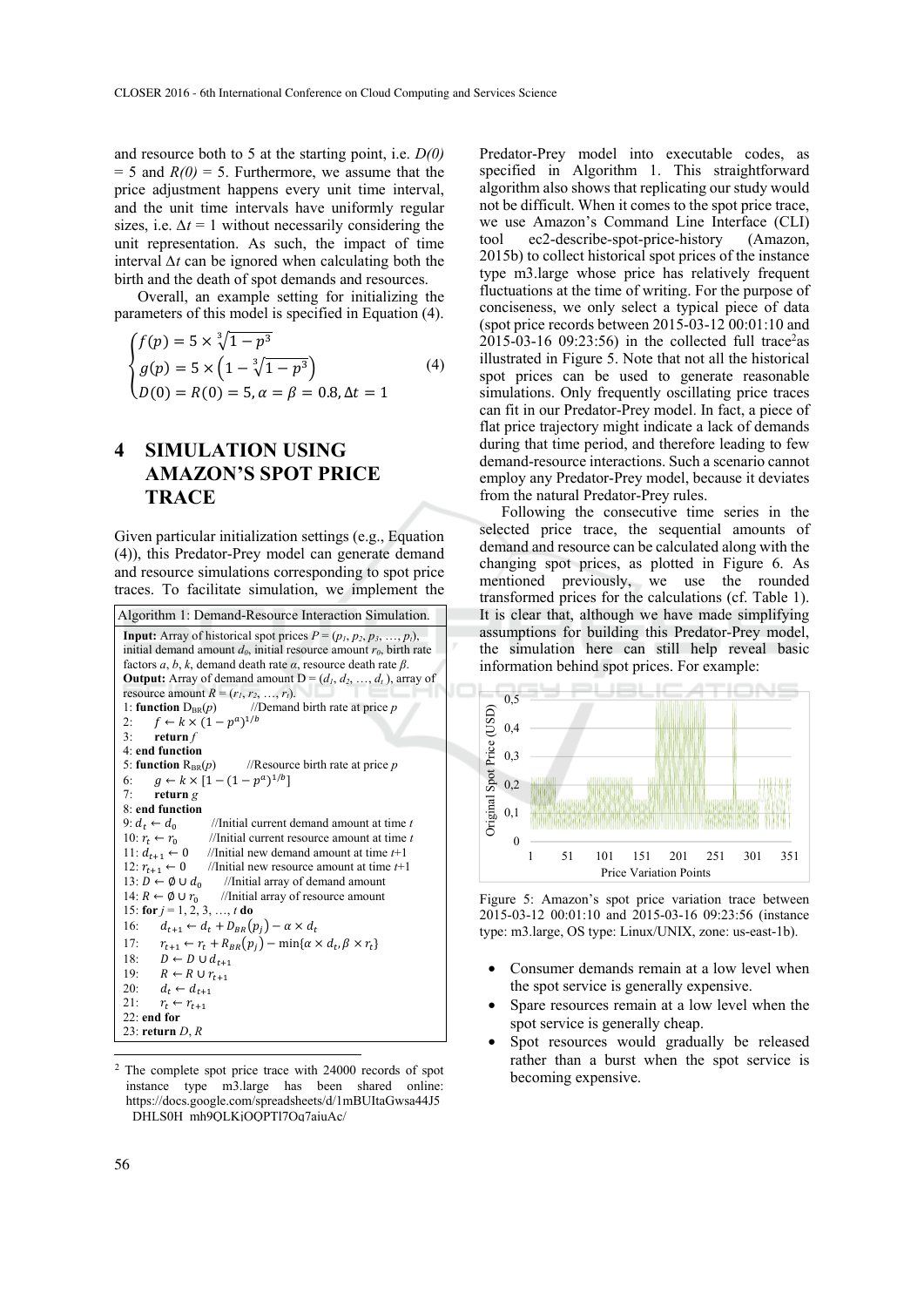In contrast, the spot service capacity could quickly be saturated by attracting demands at low spot prices.



Figure 6: Demand and Resource simulation corresponding to Amazon's spot price variation trace between 2015-03-12 00:01:10 and 2015-03-16 09:23:56 (instance type: m3.large, OS type: Linux/UNIX, zone: us-east-1b).

The first two simulation findings are aligned with our common sense, while the others require further validation in practice. In particular, the frequent sharp drops of resources revealed by the fourth finding might indicate the regular herd behaviours of spot demands. Originally, herd behaviour refers to a typical phenomenon when a group of individuals act collectively without centralized direction, and it could happen among animals as well as humans (Braha, 2012). By analogy, the herd behaviour of spot demands could result from the same behaviour of users when bidding for cheap Cloud spot resources. Although it is difficult to make validation at this current stage due to the lack of practical data, we can treat this explanation as a hypothesis to be tested in the future.

## **5 CONCLUSIONS AND FUTURE WORK**

Among the three typical pricing schemes in the de facto Cloud market, spot pricing has been widely accepted as the most resource-efficient strategy for Cloud providers and the most cost-effective option for Cloud consumers. Nevertheless, the spot pricing scheme seems not to be popular yet for trading Cloud resources, because the market-driven mechanism for pricing spot service would be complicated both for providers to implement and for consumers to understand. Despite limited historical spot prices disclosed by Amazon, the existing spot market activities are generally invisible especially for Cloud consumers.

To help better understand the operations in the Cloud spot market, we developed a Predator-Prey model to visualize the potential demand-resource interactions based on the available spot price traces. The simulation study has revealed some basic information behind spot price variations, and also proposed a hypothesis guiding us in future validation. Overall, our work essentially shows that utilizing a Predator-Prey model could be a promising approach to reversely engineer spot market activities.

However, there is still a lack of practical data to validate our simulation findings. Such a limitation drives our future work along two directions. On the one hand, we will gradually improve our Predator-Prey model by employing relatively solid assumptions. For example, more sophisticated mathematical models can be used to represent the death rates of demand and resource. On the other hand, we will try to extract useful demand and resource data from workload traces, and conduct workload characterization to verify the findings of this study.

## **ACKNOWLEDGEMENTS**

This work is supported by the Swedish Research Council (VR) for the project "Cloud Control", and through the LCCC Linnaeus and ELLIIT Excellence Centers.

PUBLIC ATIONS

## **REFERENCES**

- Abhishek, V., Kash, I. A., and Key, P. (2012). Fixed and market pricing for Cloud services. In *Proc. 7th Workshop on the Economics of Networks, Systems, and Computation (NetEcon 2012)*, pages 157–162, Orlando, FL, USA. IEEE Computer Society.
- Al-Roomi, M., Al-Ebrahim, S., Buqrais, S., and Ahmad, I. (2013). Cloud computing pricing models: A survey. *International Journal of Grid and Distributed Computing*, 6(5):93–106.
- Amazon (2015a). Amazon EC2 spot instances. https://aws.amazon.com/ec2/purchasing-options/spotinstances/.
- Amazon (2015b). ec2-describe-spot-pricehistory. http:// docs.aws.amazon.com/AWSEC2/latest/CommandLine Reference/ApiReference-cmd-DescribeSpotPrice History.html.
- Åström, K. J. and Murray, R. M. (2008). *Feedback Systems: An Introduction for Scientists and Engineers*. Princeton University Press, Princeton, New Jersey.
- Berryman, A. A. (1992). The origins and evolution of predator-prey theory. *Ecology*, 73(5):1530–1535.